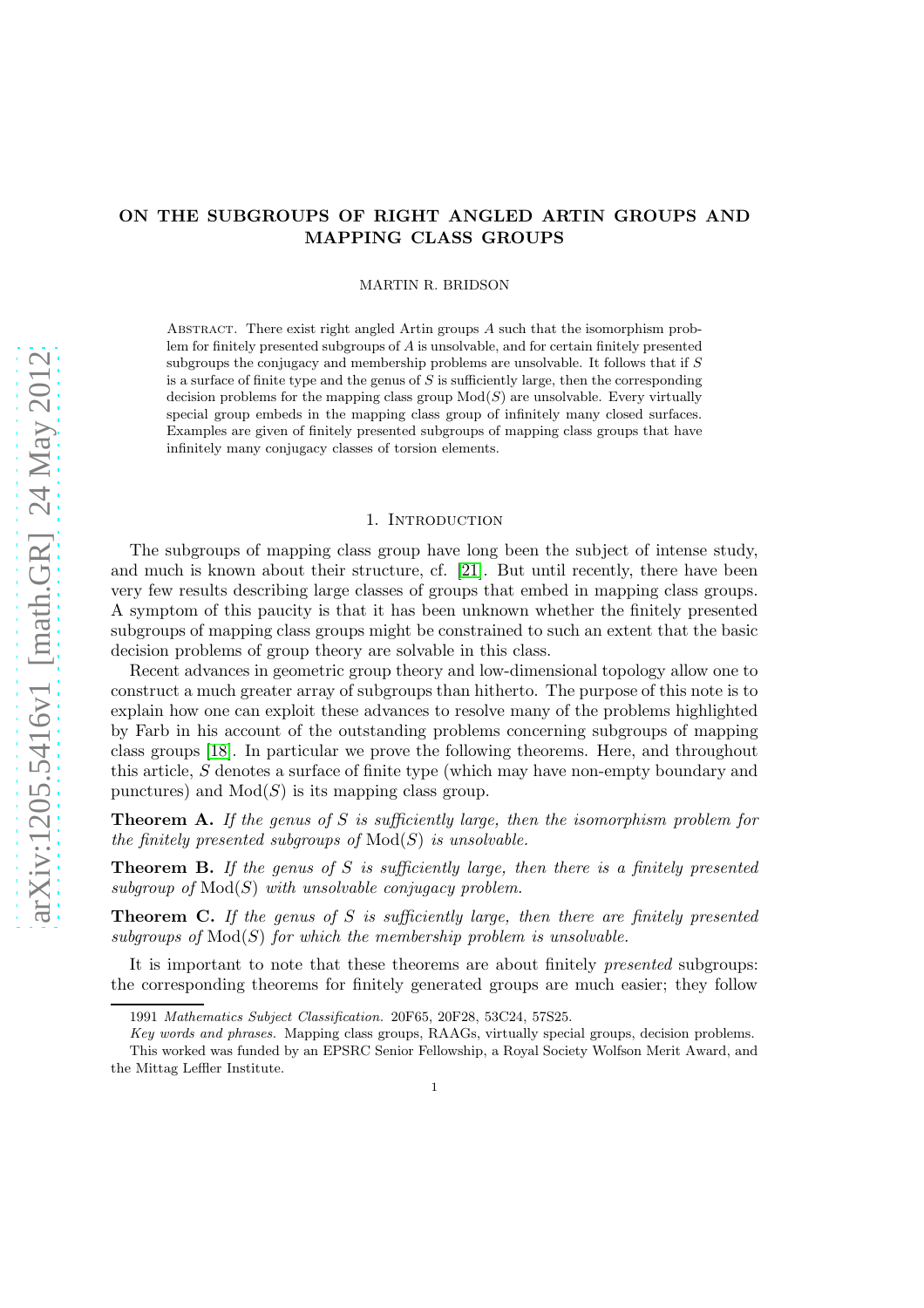from the observation that the mapping class group of any surface of genus at least 2 contains a direct product of non-abelian free groups (cf. [\[26\]](#page-9-1)).

A right angled Artin group (RAAG) is a group given by a presentation of the form

$$
A = \langle v_1, \dots, v_n \mid [v_i, v_j] = 1 \,\forall (i, j) \in E \rangle.
$$

A vast array of subgroups of mapping class groups arise from the observation that an arbitrary RAAG can be embedded in the mapping class groups of any surface of sufficiently high genus (Section [5\)](#page-5-0). We exploit this by deducing the above results from the corresponding results for RAAGs.

<span id="page-1-0"></span>**Theorem 1.1.** There exists a right angled Artin group A such that the isomorphism problem for the finitely presented subgroups of A is unsolvable.

<span id="page-1-1"></span>Theorem 1.2. There exists a right angled Artin group A and a finitely presented subgroup  $H < A$  such that the conjugacy and membership problems are unsolvable for H.

With more care, one can arrange for the embedding of the RAAG to lie in the Torelli subgroup  $\mathcal{T}(S) < \text{Mod}(S)$  (cf. Koberda [\[22\]](#page-9-2)), so the undecidability phenomena described above are already present among the finitely presented subgroups of  $\mathcal{T}(S)$ .

Our proofs of the above results rely on the 1-2-3 Theorem of [\[2\]](#page-8-1) and Bridson and Miller's work on the isomorphism problem for finitely presented subdirect products of hyperbolic groups [\[10\]](#page-8-2). They also rely on Haglund and Wise's version of the Rips construction [\[19\]](#page-8-3).

Theorems [1.1](#page-1-0) and [1.2](#page-1-1) stand in sharp contrast with what is known about decision problems for finitely presented subgroups of the most classical right angled Artin groups, i.e. direct products of free groups. In that setting, all finitely presented subgroups have a solvable conjugacy problem and there is a uniform solution to the membership problem [\[11\]](#page-8-4). Moreover, these positive results extend to all residually free groups [\[9\]](#page-8-5). The isomorphism problem for finitely presented subgroups of direct products of free groups remains open.

Theorems A to C lend substance to the general observation that the recent developments around the notion of virtually special groups show that the range of finitely presented subgroups of mapping class groups is much greater than might previously have been imagined. In Section [5](#page-5-0) we shall see that if a group virtually embeds in a RAAG, then it embeds in the mapping class groups of infinitely many closed surfaces (but not all surfaces of large genus). This includes all groups that are virtually special in the sense of Haglund and Wise [\[19\]](#page-8-3). This class of groups has recently been shown to be incredibly rich. Most spectacularly, it includes the fundamental group of every hyperbolic 3-manifold [\[3\]](#page-8-6), [\[1\]](#page-8-7).

# **Proposition 1.3.** If  $\Gamma$  is virtually special, then it embeds in the mapping class group of infinitely many closed surfaces.

The constructions in Section [6](#page-6-0) respond to Problem 3.10 of Farb's list [\[18\]](#page-8-0). We construct finitely presented subgroups of mapping class groups in which there are infinitely many conjugacy classes of elements of finite order. (These constructions do not involve RAAGs.) The first construction of subgroups of this sort was given by Brady, Clay and Dani [\[4\]](#page-8-8). A construction that begins with ideas of Leary and Nuncinkis [\[25\]](#page-9-3) allows one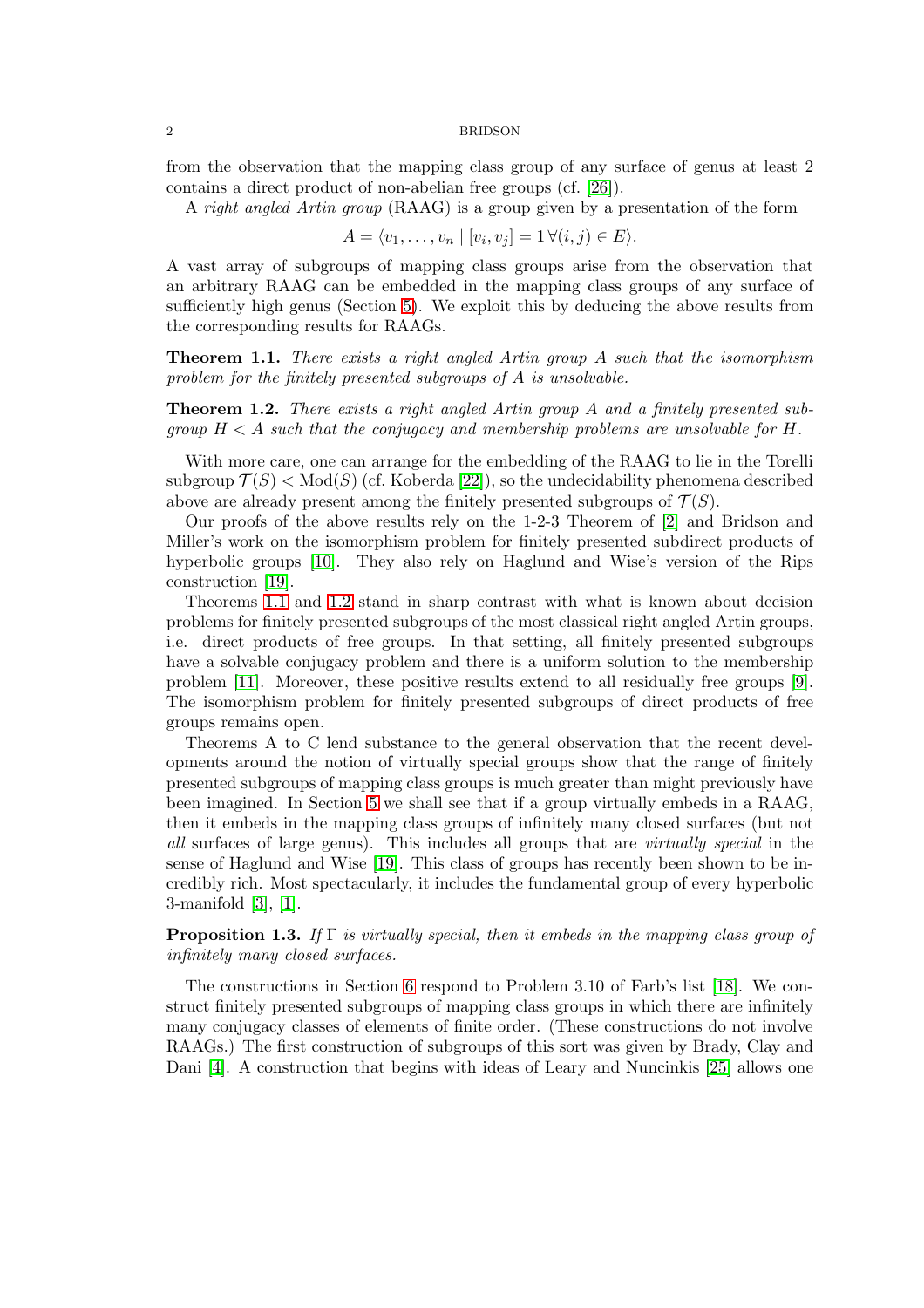to construct subgroups of this sort that are of type VF; see remark [6.4.](#page-7-0) Note that, unlike Theorems A to C, these results do not carry over to the Torelli group, because that is torsion-free.

In the final section of the paper we discuss the Dehn functions of finitely presented subgroups of RAAGs and mapping class groups. We give explicit examples of rightangled Artin groups A and finitely presented subgroups  $P < A$  such that P has an exponential Dehn function.

### 2. Preliminaries

It is assumed that the reader is familiar with basic definitions concerning mapping class groups. We recall the basic vocabulary associated to decision problems and recommend [\[27\]](#page-9-4) for a pleasant introduction to the subject.

The *word problem* for a finitely generated group  $\Gamma$  asks for an algorithm that, on input an arbitrary word in the free group on the generators, will correctly determine whether or not that word equals the identity in the group. The *conjugacy problem* asks for an algorithm that, on input a pair of words, will correctly determine whether or not they define conjugate elements of the group. The membership problem for a subgroup  $H \leq \Gamma$  asks for an algorithm that, on input an arbitrary word in the free group on the generators of  $\Gamma$  will correctly determine whether or not the element it defines lies in H.

The (in)solubility of each of these problems is independent of the chosen generating set. The solubility of the word problem is inherited by finitely generated subgroups and insolubility is inherited by finite-index subgroups.

<span id="page-2-0"></span>**Remark 2.1.** Let  $H \leq A \leq G$  be groups with A and G finitely generated. A solution to the membership problem for  $H$  in  $G$  provides a solution to the membership problem for  $H$  in  $A$ .

The isomorphism problem for a class of finitely presentable groups asks for a uniform partial algorithm that, given a pair of finite presentations defining groups in the class, will halt and determine whether or not the groups presented are isomorphic.

### 3. The conjugacy and membership problems

In the course of the last fifteen years, many results have been proved to the effect that finitely presented subgroups of direct products of hyperbolic (and related) groups can be remarkably wild. Most of these results rely on the template described in [\[5\]](#page-8-9): given a finitely presented group of interest, Q, one uses a variant of the Rips construction [\[29\]](#page-9-5) to construct an epimorphism  $p : \Gamma \to Q$  with finitely generated kernel, where  $\Gamma$  is hyperbolic; one then forms the *fibre product*  $P = \{(x, y) | p(x) = p(y)\} < \Gamma \times \Gamma$ . In general, P will be finitely generated but not finitely presented. However, if  $Q$  is of type  $F_3$ (i.e. has a classifying space  $K(Q, 1)$  with finite 3-skeleton), then the 1-2-3 Theorem of [\[2\]](#page-8-1) implies that  $P$  is finitely presentable. And if  $Q$  is a complicated group, its complications ought to transfer to  $P$  in a manner one hopes to understand.

We recall the statement of the 1-2-3 Theorem.

**Theorem 3.1.** [\[2\]](#page-8-1) Let  $1 \to N \to \Gamma \stackrel{p}{\to} Q \to 1$  be a short exact sequence of groups. If N is finitely generated,  $\Gamma$  is finitely presented, and Q is of type  $F_3$ , then the associated fibre product is finitely presented.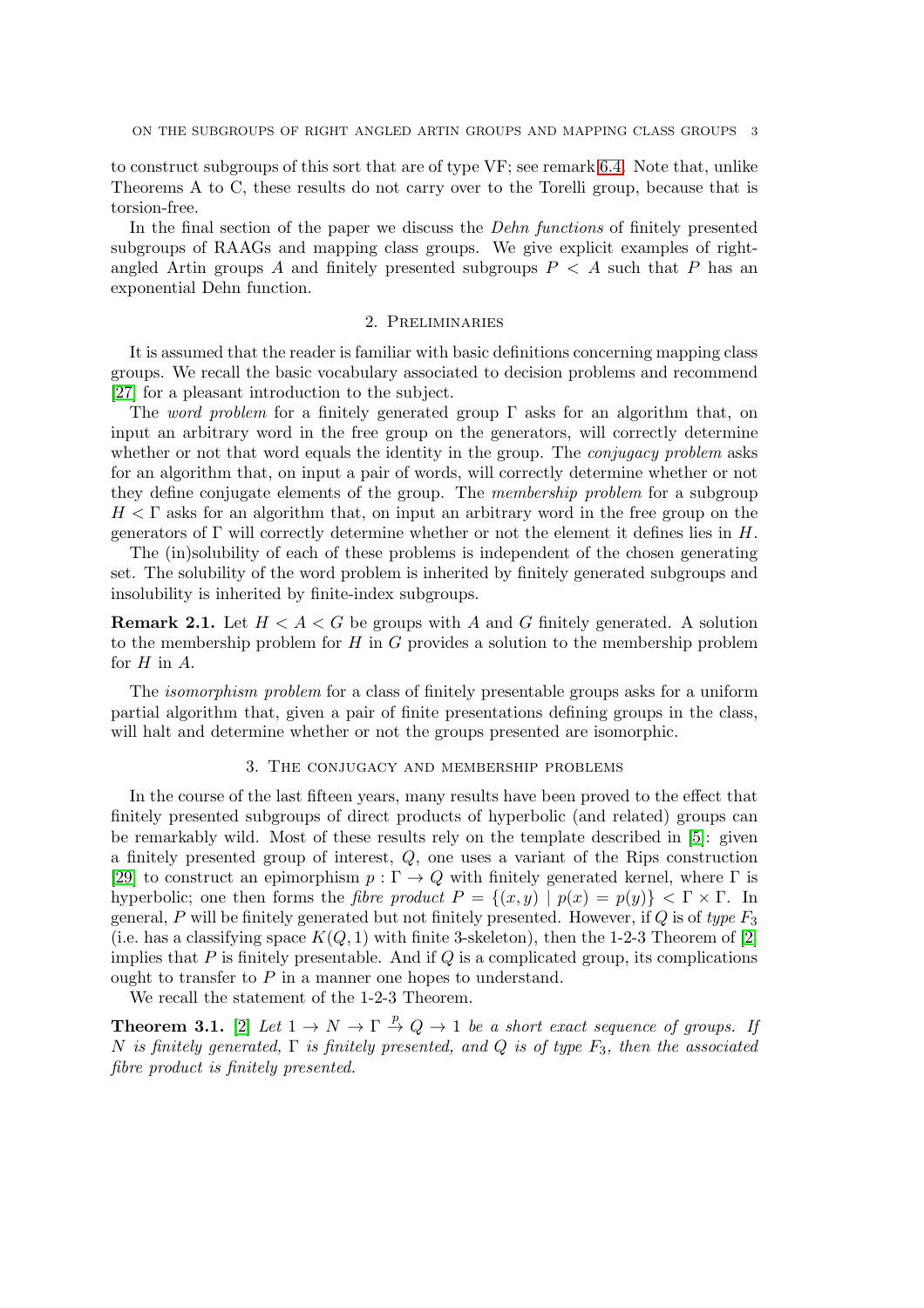The version of the Rips construction that we need here is due to Haglund and Wise. The only thing that the reader needs to know about *virtually special* groups is that they contain subgroups of finite index that inject into right angled Artin groups.

<span id="page-3-0"></span>**Theorem 3.2.** [\[19\]](#page-8-3) For every finitely presented group  $Q$ , there exists a virtually special hyperbolic group H and an epimorphism  $H \to Q$  with finitely generated kernel.

# 3.1. The Membership Problem.

<span id="page-3-1"></span>**Lemma 3.3.** Let  $1 \to N \to \Gamma \stackrel{p}{\to} Q \to 1$  be a short exact sequence of groups, with  $\Gamma$ finitely generated, and let  $P \leq \Gamma \times \Gamma$  be the associated fibre product. If the word problem in Q is unsolvable, then the membership problem for  $P \leq \Gamma \times \Gamma$  is unsolvable.

Proof. We fix a finite generating set X for  $\Gamma$  and work with the generators  $X' =$  $\{(x, 1), (1, x) \mid x \in X\}$  for  $\Gamma \times \Gamma$ . Given a word  $w = x_1 \dots x_n$  in the free group on X, we consider the word  $(x_1, 1) \ldots (x_n, 1)$  in the free group on X'. This word defines an element of P if and only if  $p(w) = 1$  in Q, and we are assuming that there is no algorithm that can determine which words in the symbols  $p(x)$  equal the identity in  $Q$ .

<span id="page-3-2"></span>Theorem 3.4. There exists a right angled Artin group A and a finitely presented subgroup  $P_0 < A$  for which the membership problem is unsolvable.

*Proof.* Let  $Q$  be a group of type  $F_3$  that has an unsolvable word problem. (Collins and Miller [\[13\]](#page-8-10) gave explicit constructions of such groups.) We construct a short exact sequence  $1 \to N \to \Gamma \stackrel{p}{\to} Q \to 1$  as in Theorem [3.2.](#page-3-0) Since  $\Gamma$  is virtually special, it contains a subgroup of finite index  $\Gamma_0 < \Gamma$  that is a subgroup of a right angled Artin group. Let  $Q_0 = p(\Gamma_0)$  and let  $N_0 = \Gamma_0 \cap N$ . Then we have a short exact sequence  $1 \to N_0 \to \Gamma_0 \to Q_0 \to 1$ . A subgroup of finite index in a group of type  $F_n$  is again of type  $F_n$ , so  $N_0$  is finitely generated,  $\Gamma_0$  is finitely presented, and  $Q_0$  is of type  $F_3$ . Thus the 1-2-3 Theorem implies that the fibre product  $P_0 < \Gamma_0 \times \Gamma_0$  associated to this sequence is finitely presented.

A subgroup of finite index in a group with an unsolvable word problem again has an unsolvable word problem, so by Lemma [3.3](#page-3-1) the membership problem for  $P_0 < \Gamma_0 \times \Gamma_0$ is unsolvable. Since  $\Gamma_0$  embeds in a right angled Artin group,  $R$  say,  $\Gamma_0 \times \Gamma_0$  embeds in the right angled Artin group  $A = R \times R$ . Remark [2.1](#page-2-0) completes the proof.

3.2. The Conjugacy Problem. The following observation is an easy consequence of the fact that centralisers of non-trivial elements in hyperbolic groups are virtually cyclic.

<span id="page-3-3"></span>**Lemma 3.5.** Let  $1 \to N \to \Gamma \to Q \to 1$  be a short exact sequence of groups with  $\Gamma$ torsion-free and hyperbolic. Let  $P \leq \Gamma \times \Gamma$  be the associated fibre product. Suppose that Q is torsion-free and that  $a \in N$  is non-trivial. Then the centralizer of  $(a, a)$  in  $\Gamma \times \Gamma$ is contained in P.

Our interest in this observation is explained by the following lemma. This is Lemma 3.3 from [\[2\]](#page-8-1); we reproduce the proof here for the convenience of the reader.

<span id="page-3-4"></span>**Lemma 3.6.** Let  $H \subset P \subset G$  be finitely generated groups. Suppose that H is normal in G and that there exists  $a \in H$  whose centralizer  $C_G(a)$  is contained in P. If there is no algorithm to decide which words in the generators of G belong to P, then P has an unsolvable conjugacy problem.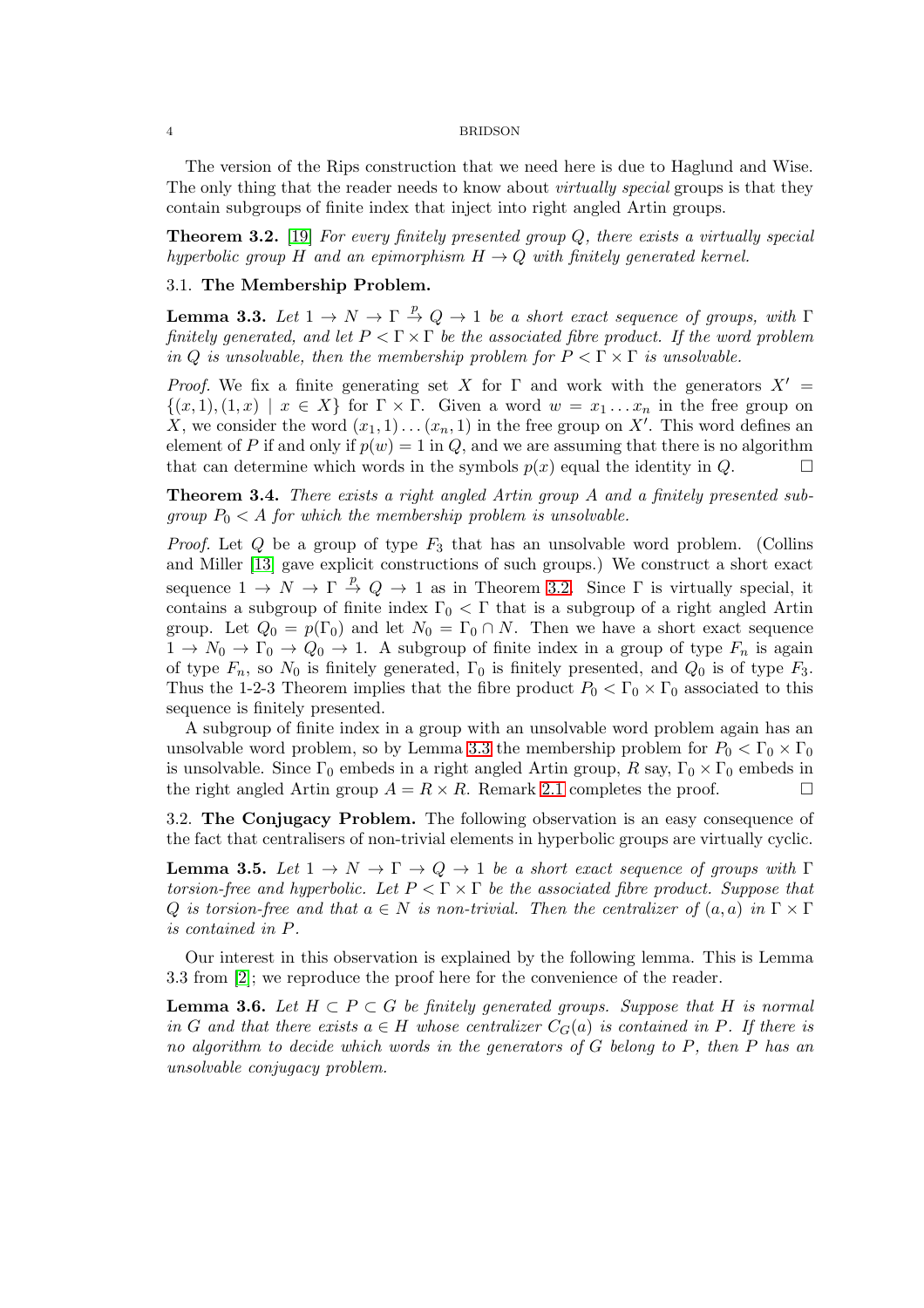*Proof.* Fix finite generating sets B for G and A to H. For each  $b \in B$  and  $\varepsilon = \pm 1$ , let  $u_{b,\varepsilon}$  be a word in the free group on A so that  $b^{\varepsilon}ab^{-\varepsilon} = u_{b,\varepsilon}$  in H.

Given an arbitrary word w in the free group on B, one can use the relations  $b^{\varepsilon}ab^{-\varepsilon} =$  $u_{b,\varepsilon}$  to convert  $waw^{-1}$  into a word w' in the letters A. (The length of w' is bounded by an exponential function of the length of  $w$  and the rewriting process is entirely algorithmic.)

Now we ask if w' is conjugate to a in P. If there were to exist  $h \in P$  such that  $h^{-1}ah = w'$  then  $hw \in C_G(a) \subset P$ , whence  $w \in P$ . Thus w' is conjugate to a in P if and only if  $w \in P$ , and we are assuming that there is no algorithm that can determine in w belongs to P.

**Theorem 3.7.** The finitely presented group  $P_0 < A$  constructed in the proof of Theorem [3.4](#page-3-2) has an unsolvable conjugacy problem.

*Proof.* In the proof of Theorem [3.4,](#page-3-2) the input group  $Q$  had an aspherical presentation, in other words it was the fundamental group of a compact 2-complex with contractible universal cover. A cyclic group has cohomology in infinitely many dimensions and therefore cannot act freely on a finite-dimensional contractible complex. It follows that Q is torsion-free. Thus we are in the situation of Lemma [3.5,](#page-3-3) and by applying Lemma [3.6](#page-3-4) with  $N \times N$  in the role of H, we conclude from Theorem [3.4](#page-3-2) that  $P_0$  has an unsolvable conjugacy problem.

This concludes the proof of Theorem [1.2.](#page-1-1)

### 4. The Isomorphism problem

In general, determining whether a class of groups has a solvable isomorphism problem is much harder than considerations of the word and conjugacy problem. But with the virtually special version of the Rips construction in hand, we can appeal directly to the following criterion of Bridson and Miller [\[10\]](#page-8-2).

<span id="page-4-0"></span>**Theorem 4.1.** [\[10\]](#page-8-2) Let  $1 \to N \to \Gamma \to L \to 1$  be an exact sequence of groups. Suppose that

- (1)  $\Gamma$  is torsion-free and hyperbolic,
- (2) N is infinite and finitely generated, and
- (3) L is a non-abelian free group.

If  $F$  is a non-abelian free group, then the isomorphism problem for finitely presented subgroups of  $\Gamma \times \Gamma \times F$  is unsolvable.

In more detail, there is a recursive sequence  $\Delta_i$  ( $i \in \mathbb{N}$ ) of finite subsets of  $\Gamma \times \Gamma \times F$ , together with finite presentations  $\langle \Delta_i | \Theta_i \rangle$  of the subgroups they generate, such that there is no algorithm that can determine whether or not  $\langle \Delta_i | \Theta_i \rangle \cong \langle \Delta_0 | \Theta_0 \rangle$ .

The proof of this theorem does not lend itself to an easy summary, so we refer the reader to [\[10\]](#page-8-2) for details.

**Proof of Theorem [1.1.](#page-1-0)** By applying the Haglund-Wise version of the Rips construction with  $Q$  a finitely generated non-abelian free group, we obtain a short exact sequence  $1 \to N \to \Gamma \to Q \to 1$  with N finitely generated and  $\Gamma$  hyperbolic and virtually special. We pass to a subgroup of finite index  $\Gamma_0 < G$  that embeds in a right angled Artin group A and consider the sequence  $1 \to N_0 \to \Gamma_0 \to Q_0 \to 1$  as in the previous section. N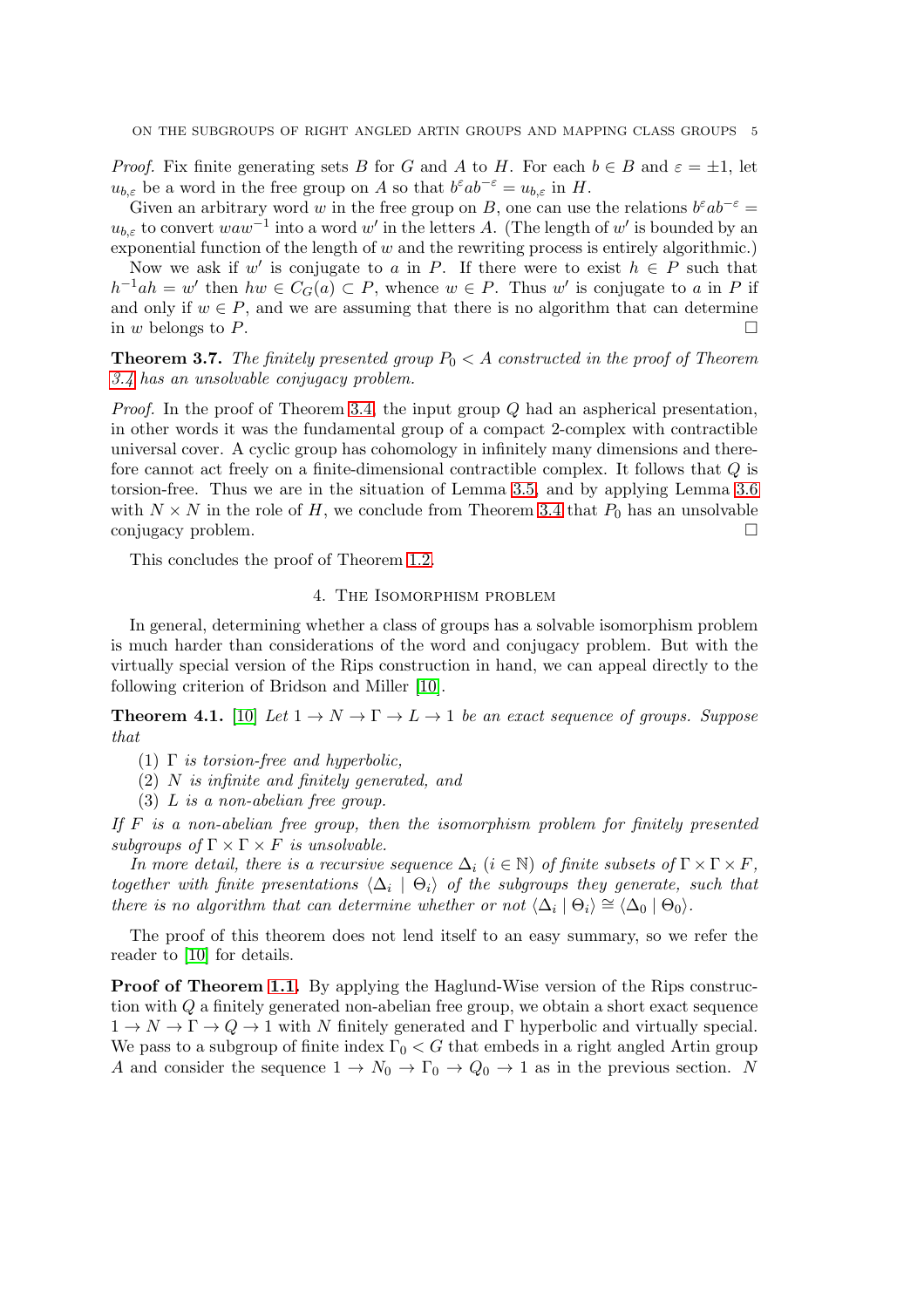is finitely generated and  $Q_0$  is a finitely generated non-abelian free group. Let F be a finitely generated free group. Theorem [4.1](#page-4-0) tells us that the isomorphism problem is unsolvable among the finitely presented subgroups of  $\Gamma_0 \times \Gamma_0 \times F$ , which is a subgroup of the right angled Artin group  $A \times A \times F$ .

# 5. Embedding Virtual RAAGs in Mapping Class Groups

### <span id="page-5-0"></span>A right angled Artin group (RAAG) is a group given by a presentation of the form

$$
A = \langle v_1, \dots, v_n \mid [v_i, v_j] = 1 \,\forall (i, j) \in E \rangle.
$$

Thus A is encoded by the finite graph with vertex set  $\{1, \ldots, n\}$  and edge set E. Such groups arise naturally throughout mathematics whenever one has some automorphisms of an object, some of which commute but which are otherwise unrelated. One such setting is that of surface automorphisms: if two simple closed curves on a surface are disjoint, then the Dehn twists in those curves commute, but if one has a set curves, no pair of which can be homotoped off each other, then high powers of the twists in those curves freely generate a free group. (Significantly sharper results of this sort are proved in [\[22\]](#page-9-2) and [\[12\]](#page-8-11).) It follows that any RAAG can be embedded in the mapping class group of any surface  $S$  of sufficiently high genus: it suffices that the dual of the graph defining A can be embedded in S. (This is explained by Crisp and Wiest in [\[15\]](#page-8-12); I do not know if it appears in the literature earlier.)

The surface S need not be closed. Indeed if one has a RAAG A generated by powers of some Dehn twists, then one can puncture the surface or delete discs in the complement of the curves supporting the generators. The pattern of intersections of the curves on the modified surface  $S'$  is unaltered, so the commuting relations between the generating twists remain and the subgroup that they generate  $A' < Mod(S')'$  is isomorphic to A, because the restriction of the natural homomorphism  $Mod(S') \to Mod(S)$  provides an inverse to the homomorphism  $A \to A'$  defined by sending the generating twists to themselves.

Thus one can embed an arbitrary RAAG in the mapping class group of a compact surface with boundary. To embed virtual RAAGs we appeal to the following construction from [\[6\]](#page-8-13).

Recall that the wreath product  $A\wr B$  of groups is the semidirect product  $B \ltimes \bigoplus_{b \in B} A_b$ , where the  $A_b$  are isomorphic copies of A permuted by left translation. If  $K < H$ is a normal subgroup of finite index, then there is a standard embedding of  $H$  into  $K \wr (H/K)$ , so if one has a representation of K into the mapping class group of a surface with boundary then one can obtain an action of  $K \wr (H/K)$  as follows.

# <span id="page-5-1"></span>**Proposition 5.1.** If S is a compact surface with non-empty boundary and G is a finite group, then there is a closed surface  $S_q$  and a monomorphism  $Mod(S) \wr G \to Mod(S_q)$ .

*Proof.* Let  $\overline{S}$  be the surface obtained from S by attaching a 1-holed torus to all but one of the boundary components of S (so  $\overline{S}$  has just one boundary component). Every finite group has a faithful realisation as a group of symmetries of a closed hyperbolic surface. We realise  $G$  on a surface and equivariantly delete an open disc about each point in a free orbit. We then glue a copy of  $\overline{S}$  to each of the resulting boundary components and extend the action of G in the obvious manner. Let  $S_g$  be the resulting surface.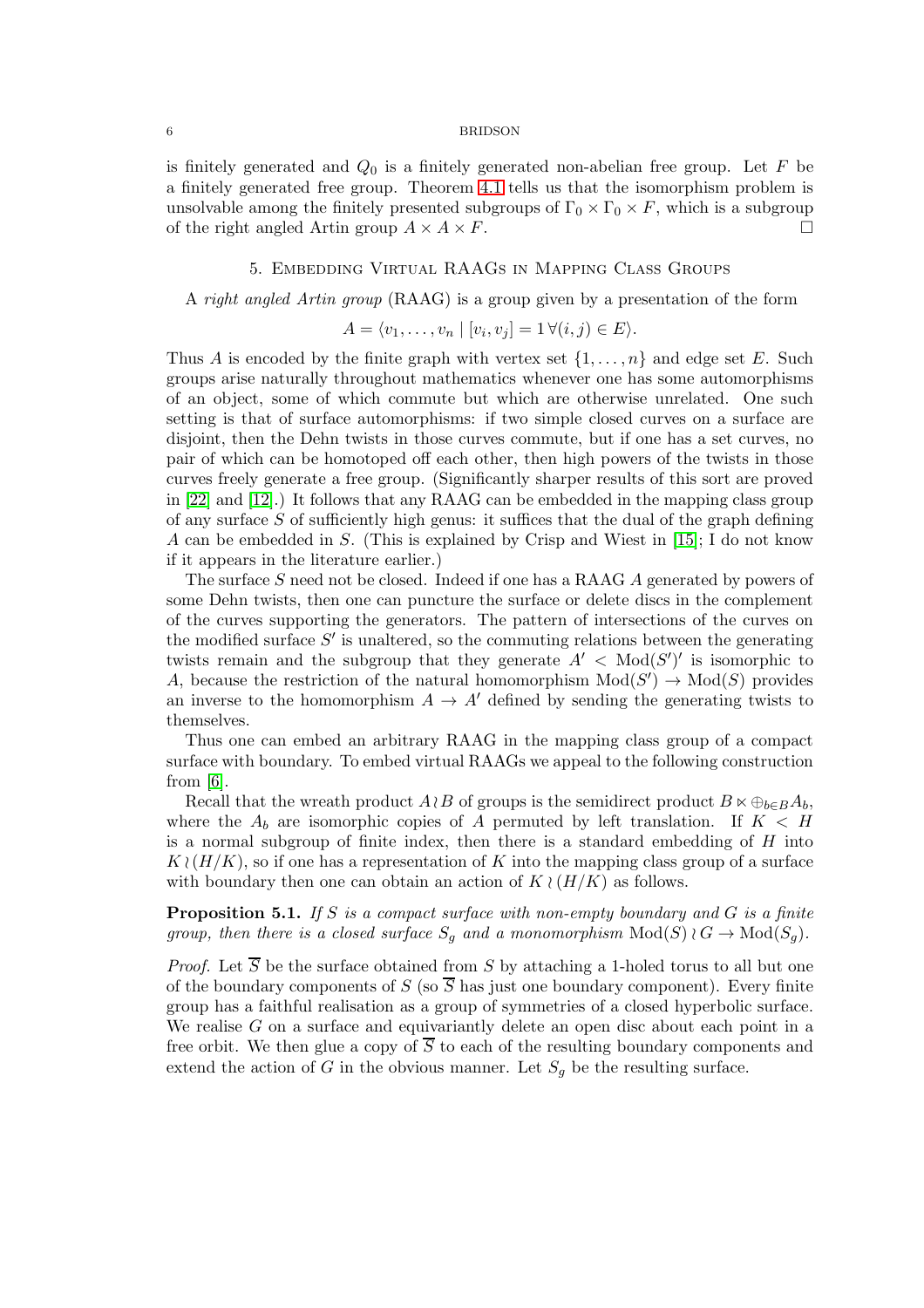ON THE SUBGROUPS OF RIGHT ANGLED ARTIN GROUPS AND MAPPING CLASS GROUPS 7

Corresponding to each of the attached copies of  $\overline{S}$  there is an injective homomorphism  $Mod(S) \to Mod(S_q)$  obtained by extending homeomorphisms to be the identity on the complement of the attached copy of S. (The extension respects isotopy classes.) Thus we obtain |G| commuting copies  $\{M_{\gamma} \mid \gamma \in G\}$  of  $Mod(S)$  in  $Mod(S_q)$ . The action of  $G \subset Mod(S_g)$  by conjugation permutes the  $M_g$  and the canonical map  $G \ltimes \bigoplus_{\gamma \in G} M_\gamma \to$  $Mod(S_q)$  is injective.

<span id="page-6-1"></span>Corollary 5.2. If a group  $\Gamma$  has a subgroup of finite index that embeds in a right angled Artin group, then  $\Gamma$  embeds in  $\text{Mod}(S_q)$  for infinitely many closed surfaces  $S_q$ .

Remark 5.3. There is considerable flexibility in the above construction, but in general one cannot embed  $\Gamma$  in  $Mod(S)$  for all surfaces of sufficiently high genus. Indeed there are constraints even for finite groups [\[23\]](#page-9-6).

#### <span id="page-6-0"></span>6. Subgroups with infinitely many conjugacy classes of torsion elements

Problem 3.10 on Farb's list [\[18\]](#page-8-0) asks for a finitely presented subgroup of a mapping class group that has finitely many conjugacy classes of finite subgroups. (Mapping class groups themselves have only finitely many conjugacy classes of finite subgroups – see the appendix to [\[8\]](#page-8-14).) This can be settled by combining Proposition [5.1](#page-5-1) with the constructions used in [\[8\]](#page-8-14) to provide the first examples of finitely presented subgroups of  $SL(n, \mathbb{Z})$  that have infinitely many conjugacy classes of finite subgroups, as we shall explain.

<span id="page-6-2"></span>Proposition 6.1. There are infinitely many closed surfaces whose mapping class groups contain finitely presented subgroups with infinitely many conjugacy classes of finite cyclic subgroups.

We give two explicit examples of subgroups as described in the preceding proposition. Earlier examples are due to Brady, Clay and Dani [\[4\]](#page-8-8).

**Example 6.2.** Let  $T_n = \langle a, b \mid [a, b]^n = 1 \rangle$ , where  $n \geq 2$ . This is a cocompact lattice in PSL(2, R). The hyperbolic orbifold  $\mathbb{H}^2/T_n$  is a torus with a cone point of index n, corresponding to the fixed point of [a, b]. For each epimorphism  $T_n \to \mathbb{Z}$ , the kernel of the induced map from  $D = T_n \times T_n \times T_n \times T_n$  onto Z is finitely presented and has infinitely many conjugacy classes of elements of order n (see [\[8\]](#page-8-14) Proposition 4). D has a subgroup of finite index that is a direct product of four copies of the fundamental group of a closed hyperbolic surface. There are many ways to embed a surface group in the mapping class group of a compact surface with boundary, so we can apply the construction of Proposition [5.1.](#page-5-1)

**Example 6.3.** Consider the subgroup of finite index  $\Gamma_0(17) < SL(2, \mathbb{Z})$  consisting of matrices such that 17 divides the entry in the bottom left corner. It is well known that there is a surjection  $\phi : \Gamma_0(17) \to \mathbb{Z}$ . In  $\Gamma_0(17)$  one has the following element of order four:

$$
\gamma = \begin{pmatrix} 4 & -1 \\ 17 & -4 \end{pmatrix}.
$$

Let  $n \geq 3$ , let  $\Phi_n : \Gamma_0(17) \times \cdots \times \Gamma_0(17) \to \mathbb{Z}$  be the surjection that restricts to  $\phi$  on each factor, and let  $K_n$  be the kernel. It is proved on page 630 of [\[8\]](#page-8-14) that  $K_n$  is finitely presented, and among the cyclic subgroups  $\langle (x^{-1}\gamma x, \gamma, \ldots, \gamma) \rangle$  with  $x \in \Gamma_0(17)$ , there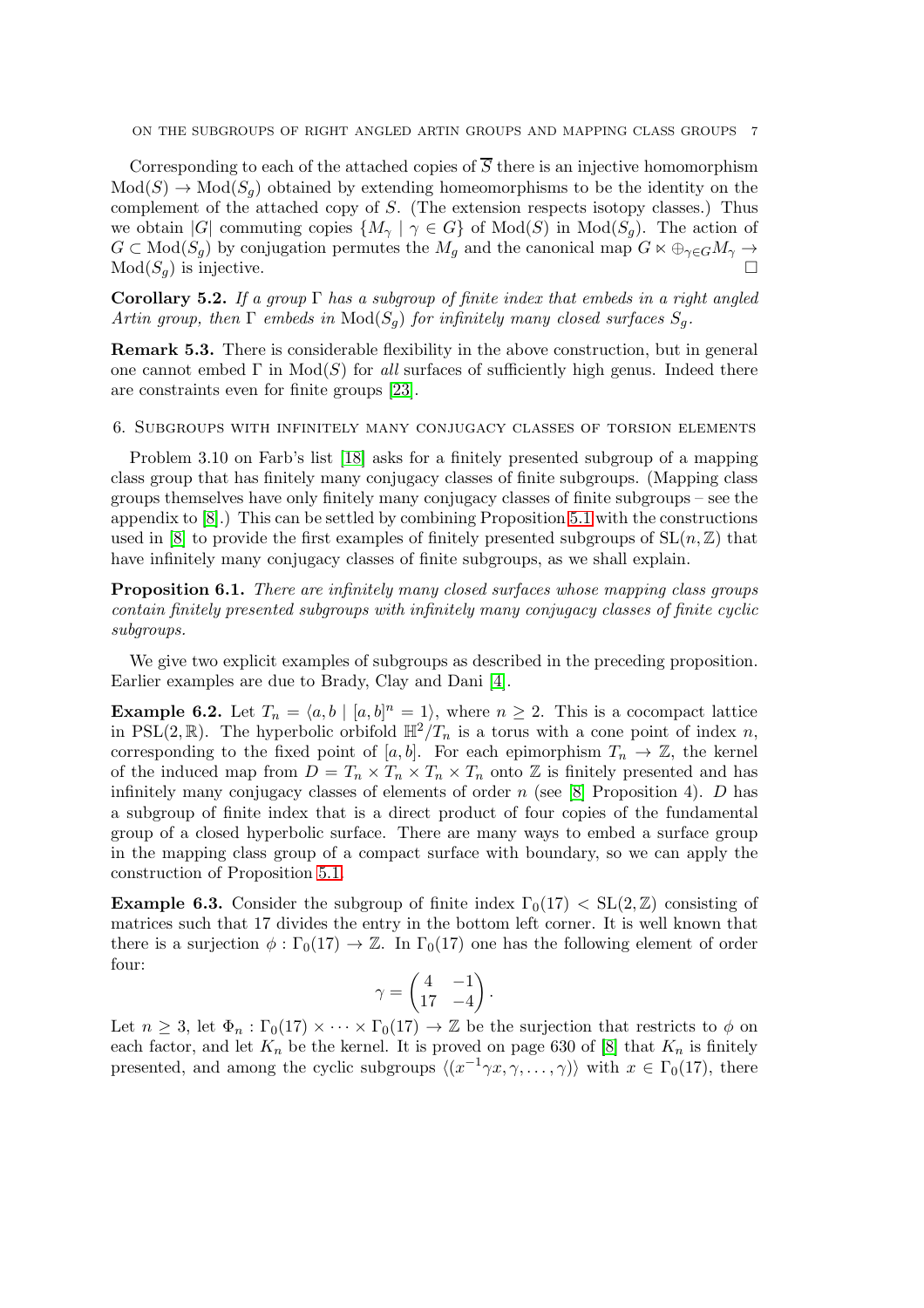are infinitely many conjugacy classes in  $K_n$ . It is easy to embed a direct product of g non-abelian free groups in the mapping class group of a (closed, punctured or bounded) surface of genus  $g$ , with each summand supported on a subsurface homeomorphic to a torus with one boundary component. Thus, using Proposition [5.1](#page-5-1) or otherwise, one can embed a direct product of any number of copies of  $SL(2, \mathbb{Z})$ , which is virtually free, in the mapping class group of a closed surface.

<span id="page-7-0"></span>Remark 6.4. Although the examples constructed above are finitely presented, they are not of type  $FP_{\infty}$ . In [\[25\]](#page-9-3) Leary and Nucinckis construct a group  $\Gamma$  and a subgroup of finite index  $H$  so that  $H$  has a finite classifying space and is a subgroup of a RAAG, but Γ has infinitely many conjugacy classes of finite subgroups. Later results of Leary and Hsu [\[24\]](#page-9-7), [\[20\]](#page-9-8) establish the corresponding result for finite cyclic subgroups. Thus, in the light of Corollary [5.2,](#page-6-1) one can improve the condition "finitely presented" in Proposition [6.1](#page-6-2) to "type VF".

## 7. Dehn functions

As RAAGs and mapping class groups are automatic [\[28\]](#page-9-9), one can solve the word problem in such a group in quadratic time [\[17\]](#page-8-15). This solution to the word problem can be applied to any finitely generated subgroup, and hence such subgroups also have a solvable word problem. But this leaves open the question of how complicated the geometry of the word problem for finitely presented subgroups can be (as measured by their Dehn functions, for example).

Recall that the Dehn function of a finitely presented group  $\Gamma = \langle A | R \rangle$  measures the complexity of the word problem by counting the number of times one has to apply the defining relations in order to prove that a word  $w$  in the generators represents the identity in the group:  $Area(w)$  is defined to be the least integer N for which there is an equality

$$
w=\prod_{i=1}^N \theta_i r_i^{\pm 1}\theta_i^{-1}
$$

in the free group  $F(A)$ , with  $r_i \in R$ , and the Dehn function of  $\langle A | R \rangle$  is

$$
\delta(n) := \max\{\text{Area}(w) \mid w =_{\Gamma} 1, \ |w| \le n\},\
$$

where  $|w|$  denotes word-length.

It is an open question as to whether all finitely presented subgroups of direct products of free groups have polynomial Dehn functions (cf. [\[16\]](#page-8-16)), but as a further illustration of our main theme – that subgroups of RAAGs are much more diverse – we offer:

Proposition 7.1. There exist right-angled Artin groups A and finitely presented subgroups  $P < A$  such that P has an exponential Dehn function.

*Proof.* Let  $M$  be a finite-volume hyperbolic 3-manifold that fibres over the circle. Then  $\pi_1M = \Sigma \rtimes \mathbb{Z}$ , and  $\Gamma = \pi_1M \times \pi_1M$  contains  $P := (\Sigma \times \Sigma) \rtimes \mathbb{Z}$ , the inverse image of the diagonal in  $\Gamma/(\Sigma \times \Sigma) = \mathbb{Z} \times \mathbb{Z}$ . The Dehn function of P is exponential; see [\[7\]](#page-8-17) Theorem 2.5. The growth of a Dehn function is preserved on passage to subgroups of finite index, and by [\[1\]](#page-8-7) there is a subgroup of finite index in  $\Gamma$  that embeds in a right-angled Artin group.  $\square$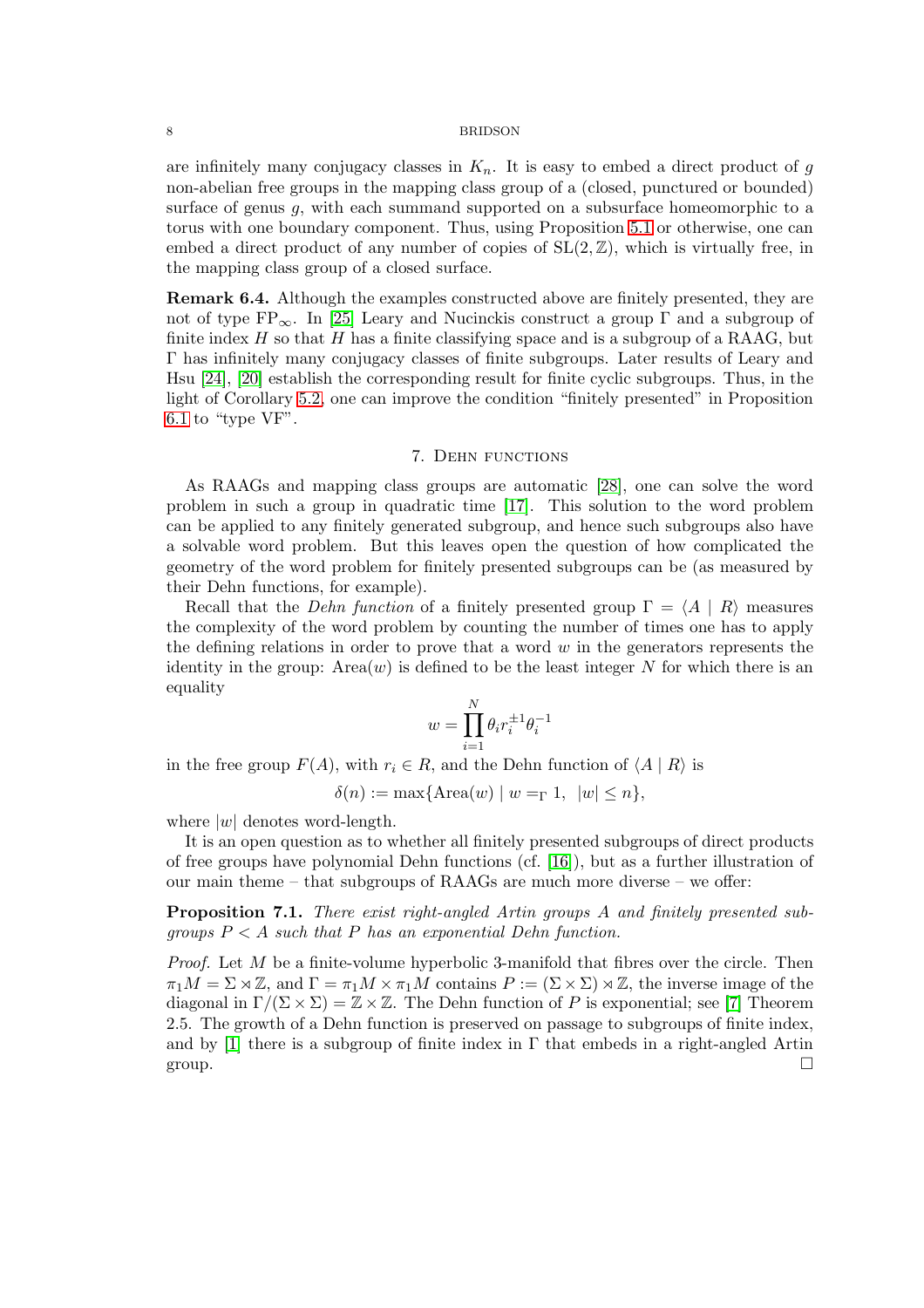ON THE SUBGROUPS OF RIGHT ANGLED ARTIN GROUPS AND MAPPING CLASS GROUPS 9

7.1. Farb [\[18\]](#page-8-0), Question 3.9. This question asks if all finitely presented subgroups of  $Mod(S)$  are combable or automatic. The answer to this question is no. Indeed one can already see this by observing that  $Mod(S)$  contains a direct product of g non-abelian free groups, and if  $q \geq 3$  then such a direct product contains finitely presented groups whose third homology is not finitely generated [\[30\]](#page-9-10), whereas the homology groups of combable and automatic groups are finitely generated in every dimension [\[17\]](#page-8-15). A natural relaxation of Farb's question would be to ask if all finitely presented subgroups of mapping class groups have quadratic, or at least polynomial, Dehn functions. The above construction shows that the answer to this weaker question is still no.

Corollary 7.2. The mapping class group of any surface of sufficiently high genus contains a finitely presented subgroup whose Dehn function is exponential.

#### **REFERENCES**

- <span id="page-8-7"></span><span id="page-8-1"></span>[1] I. Agol, The virtual Haken conjecture, (with appendix by I. Agol, D. Groves and J. Manning). [arXiv:1204.2810](http://arxiv.org/abs/1204.2810)
- [2] G. Baumslag, M. R. Bridson, C. F. Miller III and H. Short, Fibre Products, non-positive curvature, and decision problems, Comment. Math. Helv. 75 (2000), 457-477.
- <span id="page-8-8"></span><span id="page-8-6"></span>[3] N. Bergeron and D. Wise, A boundary criterion for cubulation, ArXiv 0908.3609.
- [4] N. Brady, M. Clay, Matt and P. Dani, Morse theory and conjugacy classes of finite subgroups, Geom. Dedicata 135 (2008), 15–22.
- <span id="page-8-9"></span>[5] M.R. Bridson, Non-positive curvature and complexity for finitely presented groups, International Congress of Mathematicians. Vol. II, 961-987, Eur. Math. Soc., Zurich 2006.
- <span id="page-8-13"></span>[6] M.R. Bridson, The rhombic dodecahedron and semisimple actions of Aut( $F_n$ ) on CAT(0) spaces, Fund. Math. 214 (2011), 13–25.
- <span id="page-8-17"></span>[7] M. R. Bridson, On the subgroups of semihyperbolic groups, in "Essays on geometry and related topics", pp. 85–111, Monogr. Enseign. Math. 38, Geneva, 2001.
- <span id="page-8-14"></span><span id="page-8-5"></span>[8] M.R. Bridson, Finiteness properties for subgroups of  $GL(n, \mathbb{Z})$ , Math. Ann. 317 (2000), 629–633.
- [9] M. R. Bridson, J. Howie, C. F. Miller III and H. Short, On the finite presentation of subdirect products and the nature of residually free groups. Amer. J. Math., to appear. [arXiv:0809.3704.](http://arxiv.org/abs/0809.3704)
- <span id="page-8-2"></span>[10] M. R. Bridson and C. F. Miller III, Recognition of subgroups of direct products of hyperbolic groups, Proc. Amer. Math. Soc., 132 (2003), 59–65.
- <span id="page-8-4"></span>[11] M. R. Bridson and C. F. Miller III, Structure and finiteness properties of subdirect products of groups. Proc. London Math. Soc. (3) 98 (2009), 631–651.
- <span id="page-8-11"></span>[12] M. Clay, C. Leininger and J. Mangahas. The geometry of right angled Artin subgroups of mapping class groups, To appear in Groups, Geom. Dyn.
- <span id="page-8-10"></span>[13] D.J. Collins and C.F. Miller III, The word problem in groups of cohomological dimension 2, Groups St. Andrews 1997 in Bath I (ed. C. M. Campbell, Robertson and Smith), LMS Lecture Notes 260 (Cambridge University Press, Cambridge, 1999) 211–218.
- [14] J. Crisp, E. Godelle and B. Wiest. The conjugacy problem in subgroups of right-angled Artin groups, J. Topol. 2 (2009), no. 3, 442460.
- <span id="page-8-12"></span>[15] J. Crisp and B. Wiest. Quasi-isometrically embedded subgroups of braid and diffeomorphism groups. Trans. Amer. Math. Soc. 359 (2007), 5485–5503.
- <span id="page-8-16"></span><span id="page-8-15"></span>[16] W. Dison, An isoperimetric function for Bestvina-Brady groups, Bull. Lond. Math. Soc., 40 (2008), 384–394.
- [17] D.B.A. Epstein, J.W. Cannon, D.F. Holt, S.V.F. Levy, M.S. Paterson, and W.P. Thurston, Word processing in groups, Jones and Bartlett Publishers, Boston, MA, 1992.
- <span id="page-8-0"></span>[18] B. Farb. Some problems on mapping class groups and moduli space. In Problems on Mapping Class Groups and Related Topics (B. Farb, editor), Proceedings of symposia in pure mathematics, vol 74. American Math. Soc., Providence RI, 2006, pp. 11–56.
- <span id="page-8-3"></span>[19] F. Haglund and D.T. Wise, Special cube complexes. Geom. Funct. Anal. 17 (2008), 1551–1620.